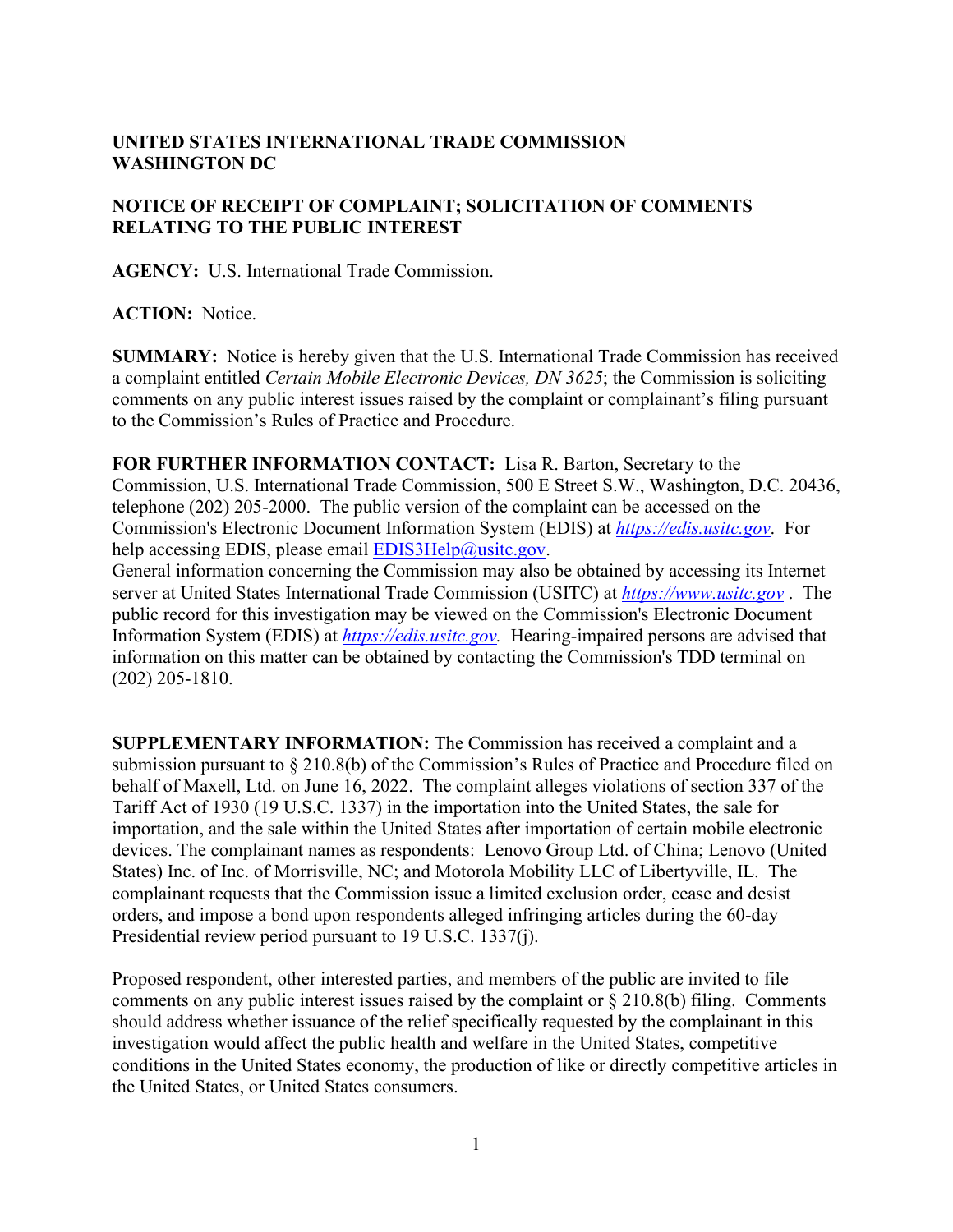In particular, the Commission is interested in comments that:

- (i) explain how the articles potentially subject to the requested remedial orders are used in the United States;
- (ii) identify any public health, safety, or welfare concerns in the United States relating to the requested remedial orders;
- (iii) identify like or directly competitive articles that complainant, its licensees, or third parties make in the United States which could replace the subject articles if they were to be excluded;
- (iv) indicate whether complainant, complainant's licensees, and/or third party suppliers have the capacity to replace the volume of articles potentially subject to the requested exclusion order and/or a cease and desist order within a commercially reasonable time; and
- (v) explain how the requested remedial orders would impact United States consumers.

Written submissions on the public interest must be filed no later than by close of business, eight calendar days after the date of publication of this notice in the Federal Register. There will be further opportunities for comment on the public interest after the issuance of any final initial determination in this investigation. Any written submissions on other issues must also be filed by no later than the close of business, eight calendar days after publication of this notice in the Federal Register. Complainant may file replies to any written submissions no later than three calendar days after the date on which any initial submissions were due. No other submissions will be accepted, unless requested by the Commission. Any submissions and replies filed in response to this Notice are limited to five (5) pages in length, inclusive of attachments.

Persons filing written submissions must file the original document electronically on or before the deadlines stated above. Submissions should refer to the docket number ("Docket No. 3625") in a prominent place on the cover page and/or the first page. (*See* Handbook for Electronic Filing Procedures, **Electronic Filing Procedures**<sup>[1](#page-1-0)</sup>). Please note the Secretary's Office will accept only electronic filings during this time. Filings must be made through the Commission's Electronic Document Information System (EDIS, *[https://edis.usitc.gov](https://edis.usitc.gov/)*.) No in-person paper-based filings or paper copies of any electronic filings will be accepted until further notice. Persons with questions regarding filing should contact the Secretary at **EDIS3Help@usitc.gov**.

Any person desiring to submit a document to the Commission in confidence must request confidential treatment. All such requests should be directed to the Secretary to the Commission and must include a full statement of the reasons why the Commission should grant such

<span id="page-1-0"></span><sup>1</sup> Handbook for Electronic Filing Procedures: *[https://www.usitc.gov/documents/handbook\\_on\\_filing\\_procedures.pdf](https://www.usitc.gov/documents/handbook_on_filing_procedures.pdf)*